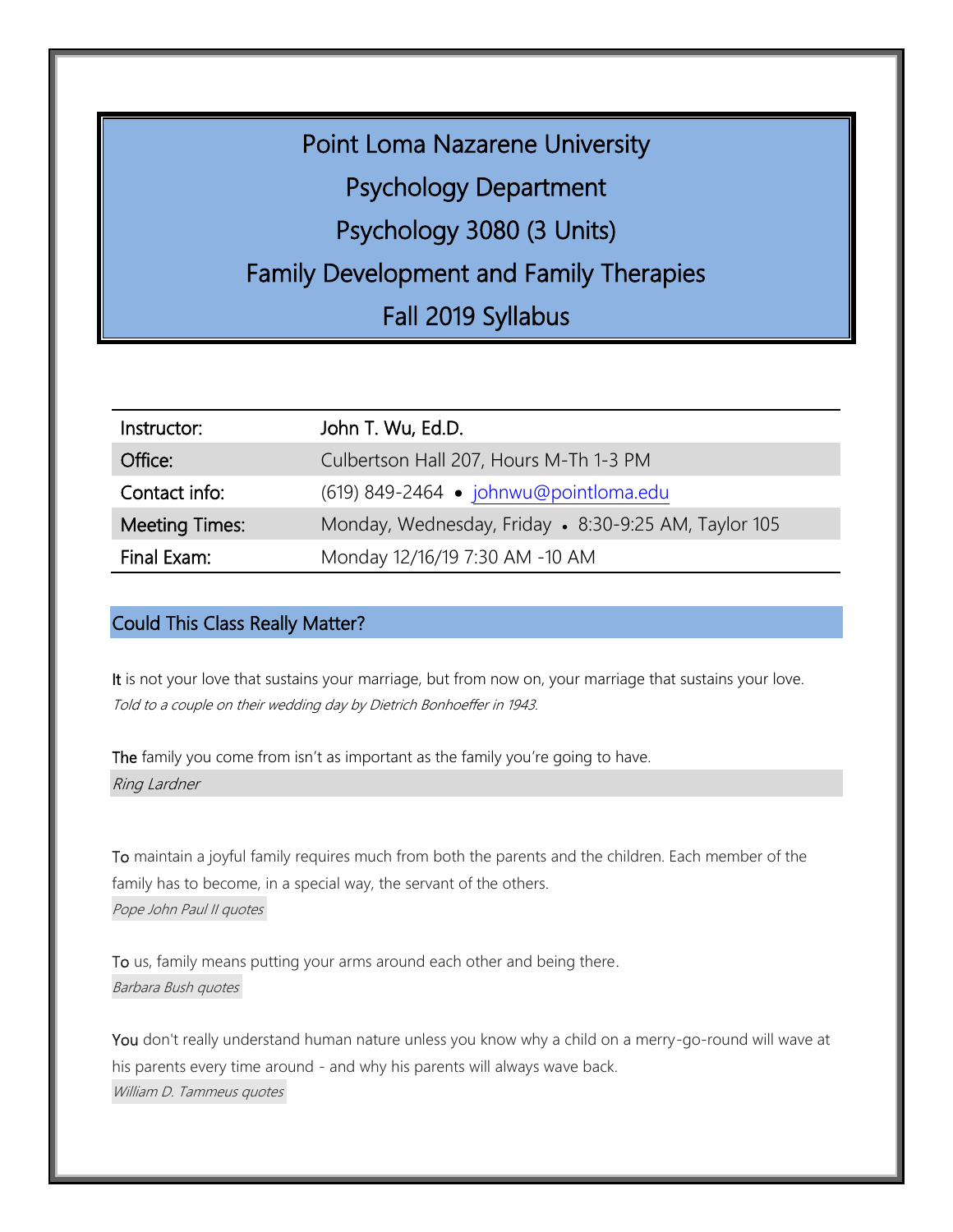One thing most people agree on is that the family is important. No matter how much money, fame, status, or power we acquire, it is our families that we treasure most at life's end.

This class is designed to explore how healthy families operate, and how unhealthy families can get better. This class will show you the common mistakes people make that undermine their odds of having great families. This class will matter to you because it can give you a map to becoming better partners, spouses, and parents.

### PLNU Mission:

# To Teach ~ To Shape ~ To Send

Point Loma Nazarene University exists to provide higher education in a vital Christian community where minds are engaged and challenged, character is modeled and formed, and service becomes an expression of faith. Being of Wesleyan heritage, we aspire to be a learning community where grace is foundational, truth is pursued, and holiness is a way of life.

## Catalog Description:

Introduction to the normative stages and crises affecting families over the life span and to the major theories of family and marital psychotherapy. Emphasis on how various models work with relational systems to facilitate development through times of crisis and developmental transition. Also focuses on therapeutic issues of substance abuse and on legal issues involved in child, spousal, and elder abuse. Family developmental theories are applied to community organizations in order to assist students in understanding how system principles are used in community consultation.

The professor reserves the right to change the syllabus at his discretion.

# Course Objectives: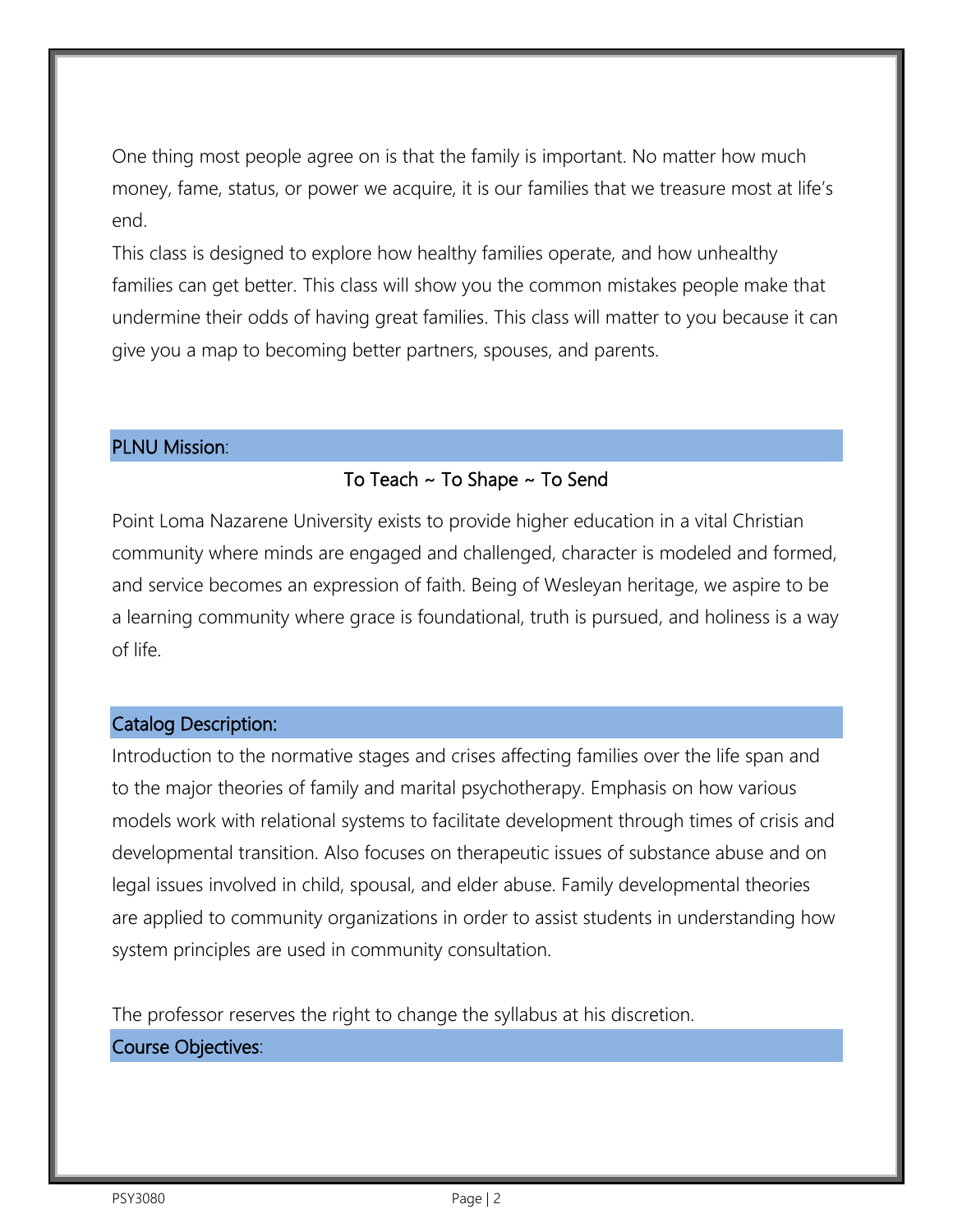- Expose students to theological ways of thinking about the family.
- Expose students to the importance of the family and impacts of divorce.
- Introduce the common theoretical orientations in family therapy.
- Introduce special topics such as substance abuse and child abuse.
- Expose students to community consultation models such as marriage education and pre-marital couple's preparation.
- Increase students' understanding of their own family dynamics.

# Student Learning Outcomes:

By the end of this course you will be able to…

- Describe seven family theories and their core concepts and techniques.
- Critique the impact of marriage, divorce, and cohabitation.
- Describe families from a theological perspective.
- Summarize marriage education in the areas of mate selection, premarital preparation, and divorce prevention.
- Compare concepts of family therapy to your own family.
- Predict possible impacts to your future family based on your own family analysis.
- These objectives will be achieved through your diligent study of the assigned readings, lectures given, videos shown, group presentations, and key written assignments.

### Readings:

Our course will use two books and one recommended book:

- Nichols, M., and Schwartz, R. (2014). Essentials of Family Therapy, 6<sup>th</sup> Ed. Pearson: Boston.
- Gottman, J. M. and Silver, N. (2015). The Seven Principles for Making Marriage Work: A Practical Guide from the Country's Foremost Relationship Expert.
- Supplemental readings accessed through Canvas.

Recommended book : Yoyo Dad 2: Dating Well in an Up and Down World. (Search Amazon for "Yoyo Dad" ).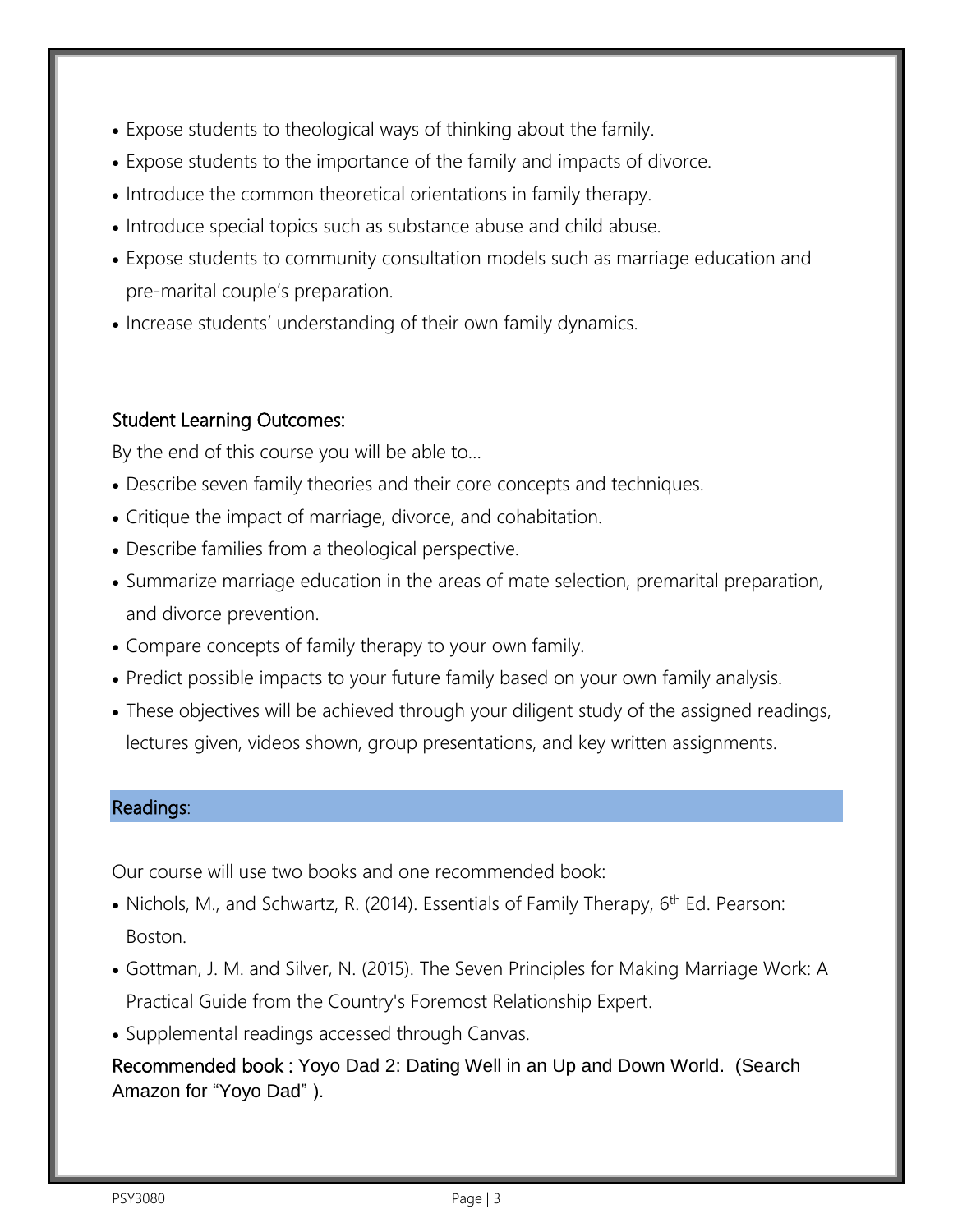# Grading:

The final grade will be based on a combination of five exams, two papers, one book journal, and one final. Students may drop the lowest of the first five exams but must take the final. Students must take the final and turn in the Family Paper to pass the class.

|                          | Points | My Score |
|--------------------------|--------|----------|
| Exam 1                   | 80     |          |
| Exam 2                   | 80     |          |
| Exam 3                   | 80     |          |
| Exam 4                   | 80     |          |
| Exam 5                   | 80     |          |
| Genogram Project         | 35     |          |
| Family Analysis Paper    | 55     |          |
| Gottman Book Journal     | 40     |          |
| Comprehensive Final Exam | 120    |          |
| Total                    | 570    |          |

## PSYCHOLOGY DEPARTMENT NORMAL CURVE GUIDES

| A     | 1.33    | 0.0918 | 9.2%  |       | $A =$    |  |
|-------|---------|--------|-------|-------|----------|--|
| $A -$ |         | 0.1587 | 6.7%  | 15.9% | A -      |  |
| $B+$  | 0.67    | 0.2514 | 9.3%  |       | B<br>$+$ |  |
| B     | 0.33    | 0.3707 | 11.9% |       | B        |  |
| $B -$ | 0       | 0.5    | 12.9% | 34.1% | $B -$    |  |
| $C +$ | $-0.33$ | 0.6293 | 12.9% |       | C<br>$+$ |  |
| C     | $-1$    | 0.8413 | 21.2% |       |          |  |
| $C -$ | $-1.33$ | 0.9082 | 6.7%  | 40.8% |          |  |

| Z Score |       |       | Percentage Score |         |  |
|---------|-------|-------|------------------|---------|--|
| 918     | 9.2%  |       | $A =$            | 93-100% |  |
| 587     | 6.7%  | 15.9% | A -              | 90-92%  |  |
| 514     | 9.3%  |       | $B +$            | 88-89%  |  |
| 707     | 11.9% |       | B                | 84-87%  |  |
|         | 12.9% | 34.1% | $B -$            | 80-83%  |  |
| 293     | 12.9% |       | $C +$            | 77-79%  |  |
| 413     | 21.2% |       |                  | 70-76%  |  |
| 082     | 6.7%  | 40.8% |                  | 65-69%  |  |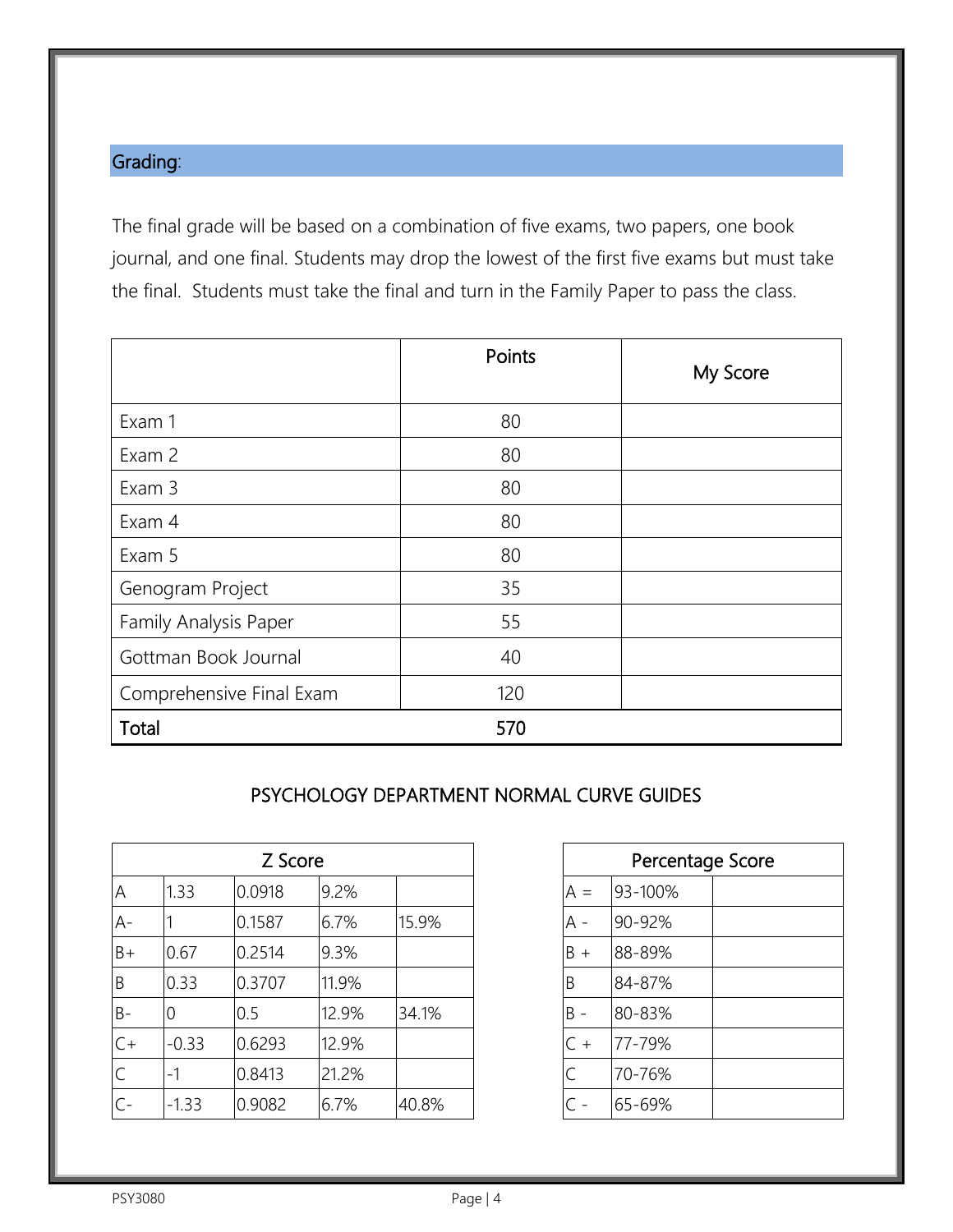| $D+$           | $-1.67$  | 0.9525 | 4.4% |      |  | 62-64% |          |
|----------------|----------|--------|------|------|--|--------|----------|
| $\overline{D}$ | . –      | 0.9772 | 2.5% |      |  | 55-61% |          |
| $D -$          | $-2.33$  | 0.9901 | .3%  |      |  | 50-54% |          |
| IF             | $<-2.33$ |        | 1.0% | 9.2% |  | 49%    | or below |

| $D +$ | 62-64% |          |
|-------|--------|----------|
|       | 55-61% |          |
|       | 50-54% |          |
|       | 49%    | or below |

The student will receive the higher grade between Z Score and Percentage Score grade calculations. A minimum of 50% is needed to pass the course.

Grades will be based on the Psychology departmental standards for upper division courses. The professor reserves the right to adjust the scale if needed. Students are expected to participate in discussions. In the event a student's final grade is within three points of the next grade, classroom participation will be considered in assigning the final grade.

All examinations except the final are non-comprehensive and will cover the text, lecture, and video material. The format of the examinations may consist of multiple choice, fill-in, short answer, and essay questions. The final is comprehensive. No make-up exams will be given without the prior approval of the instructor. If an exam is missed without an authorized excuse, that exam will be the dropped exam.

#### Final Examination Policy:

Successful completion of this class requires taking the final examination on its scheduled day. The final examination schedule is posted on the [Class Schedules](http://www.pointloma.edu/experience/academics/class-schedules) site. No requests for early examinations or alternative days will be approved.

#### Assignments:

#### There are three individual written assignments:

a. The first written assignment is a **detailed genogram** of your family that extends at least three generations. This is worth 35 points. This project should have two sections. One section will show all family members in a genogram (and include important features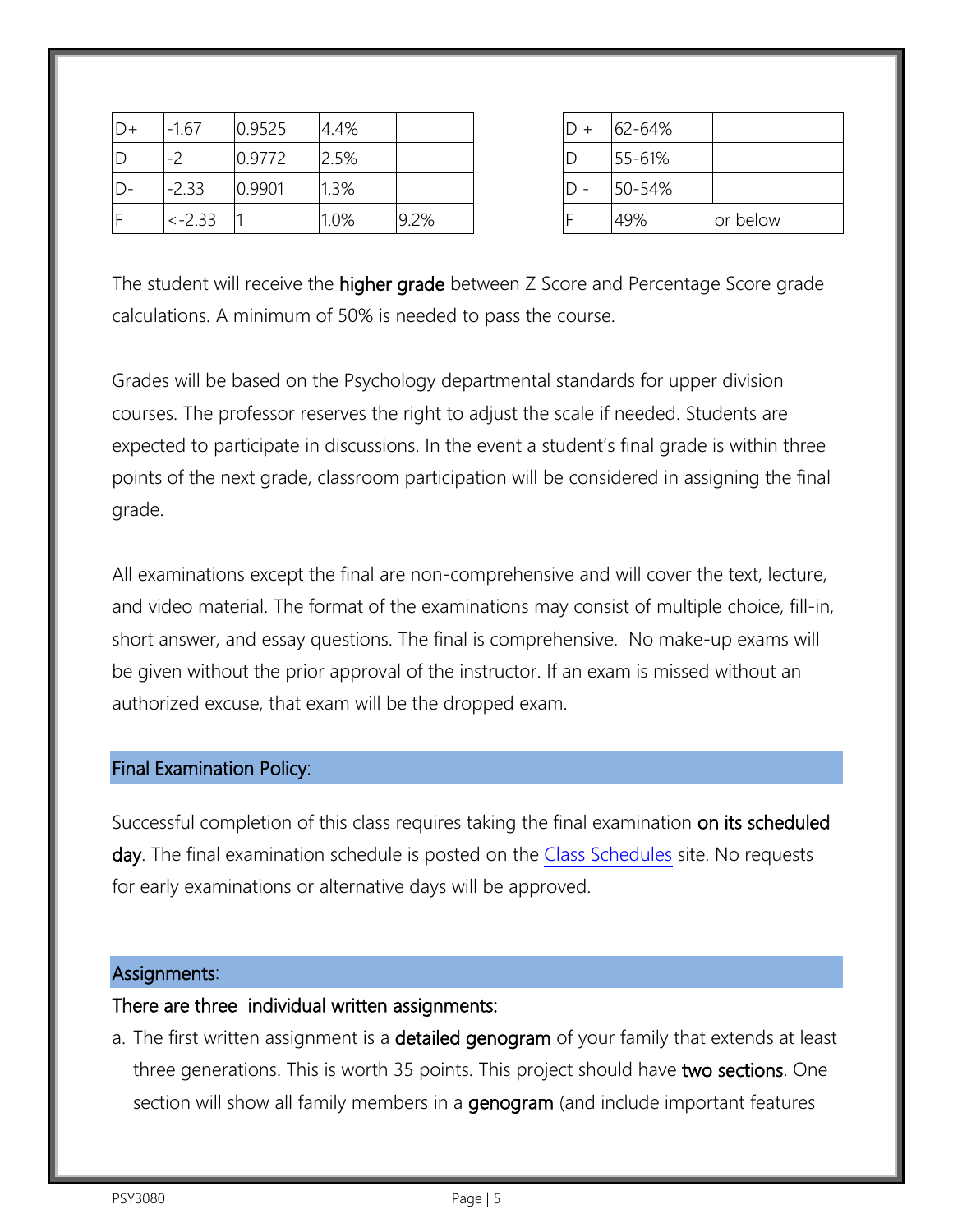such as marriage, separation, divorce, alcoholism, abuse, mental illness, etc.). On the genogram include a key that shows history of alcohol, mental illness, major health concerns, etc. Show this key even if your family does not have these issues so that it is clear you assessed the issues. A second section will show your immediate family and your parents and their parents in a **structural chart** (who is close to whom?). Please break the structural chart into pieces to show the specific relationships – not one large structural chart showing everyone at once.

b. The second written assignment is the signature assignment of the course: a family/biography assessment. Using class lectures and readings, you will write an analysis of either your personal family (at least three generations) or another family you know extremely well. You may choose any theoretical orientation (or blend of orientations). 55 points / approximately 12-15 pages. Please label each of the ten sections.

Analysis should include the following ten sections:

- 1. A brief overview of the theory used.
- 2. Introduce your family (who are the members?). What is the structure of the family (e.g., is it open, closed, close or distant? How did your parents get along with each other and their parents? How did you get along with them?).
- 3. Strengths and weaknesses.
- 4. Impact of gender and ethnicity.
- 5. Impact of finances and spirituality.
- 6. Experiences with death.
- 7. Intervene in your family using your theory. How would it be different?
- 8. Think about how your family impacted you in good ways and not so good ways. What lessons do you wish to bring into your future family? Based on your family analysis and your previous romantic patterns, what do you need to guard against in your future romantic relationships? Ask someone who knows you well (not a dating partner) what they recommend you remember when you choose a mate and build a family.
- 9. Based on your family and past relationships give tips to your current or future spouse about how to successfully be married to you.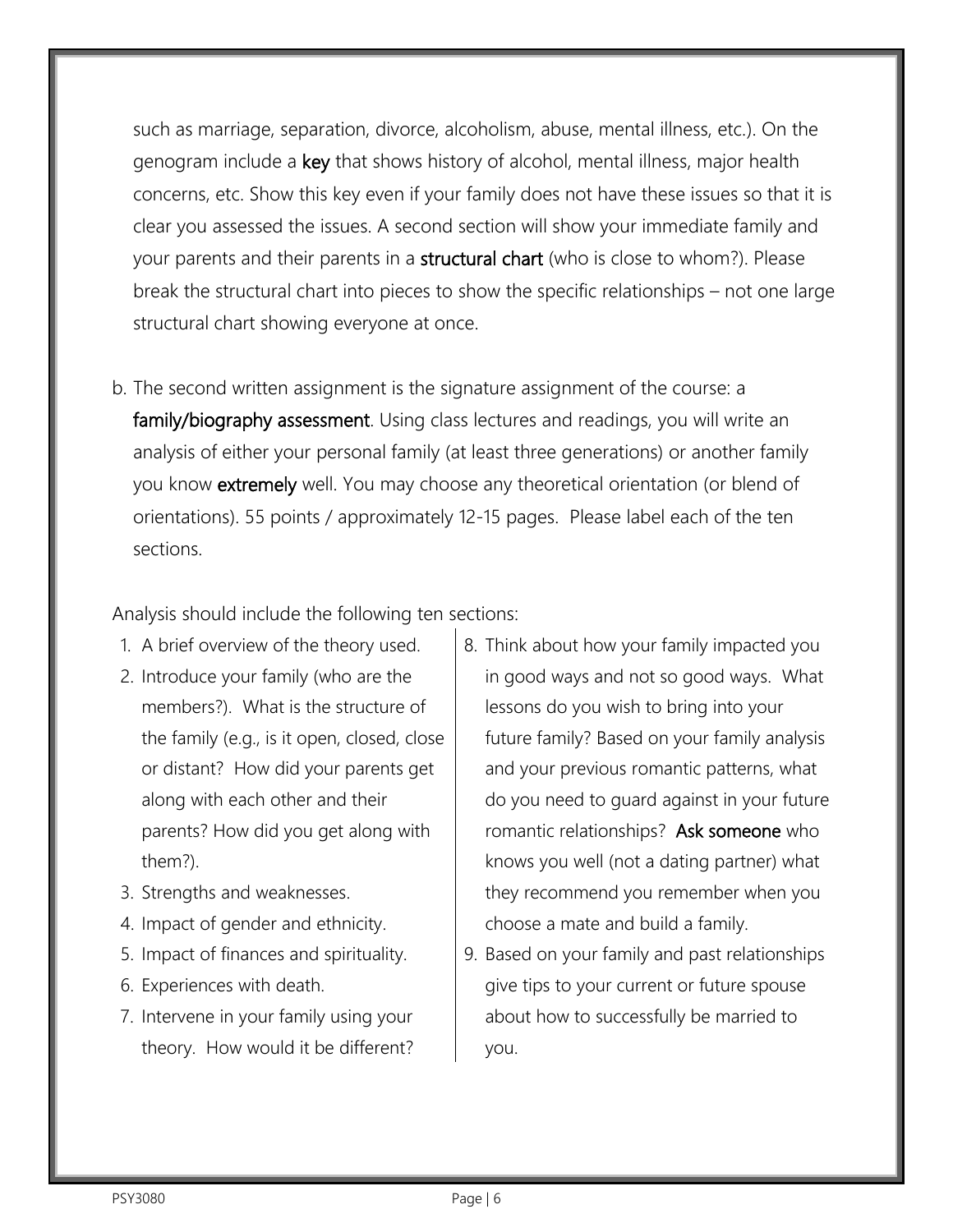10.When your own child is 25 years old, what do you hope he or she will say are the most important things he or she learned from you? What do you need to do now to help make that happen?

C. The third assignment is a book journal on the Gottman book, The Seven Principles for Making Marriage Work. Write one page for each chapter (including the afterward) that consists of two parts: summarizing the key ideas, and giving your opinion of the material. You will have 12-14 pages total, but should think of this as a lightly graded journal, not a well-crafted paper. An alternate assignment is that you can make a video where you teach Gottman's Seven Principles to a group of engaged couples. This should be creative, and each principle should be clearly described and explained. The length should be 5-10 minutes total, and you will upload the Youtube link on canvas. Either assignment is worth 40 points.

The requirements are as follows:

\*Use 8 ½ by 11 paper, typewritten, on one side only.

\*Place the title and your name on the top of the first page.

\*Use double spacing and one inch margins. The Gottman assignment may be single spaced.

- \*All late papers lose 10% per week late; no papers will be accepted after the last day of classes (nothing is accepted during finals week).
- \*\*Papers will be submitted electronically on Canvas in PDF format. The genogram assignment will be turned in during class.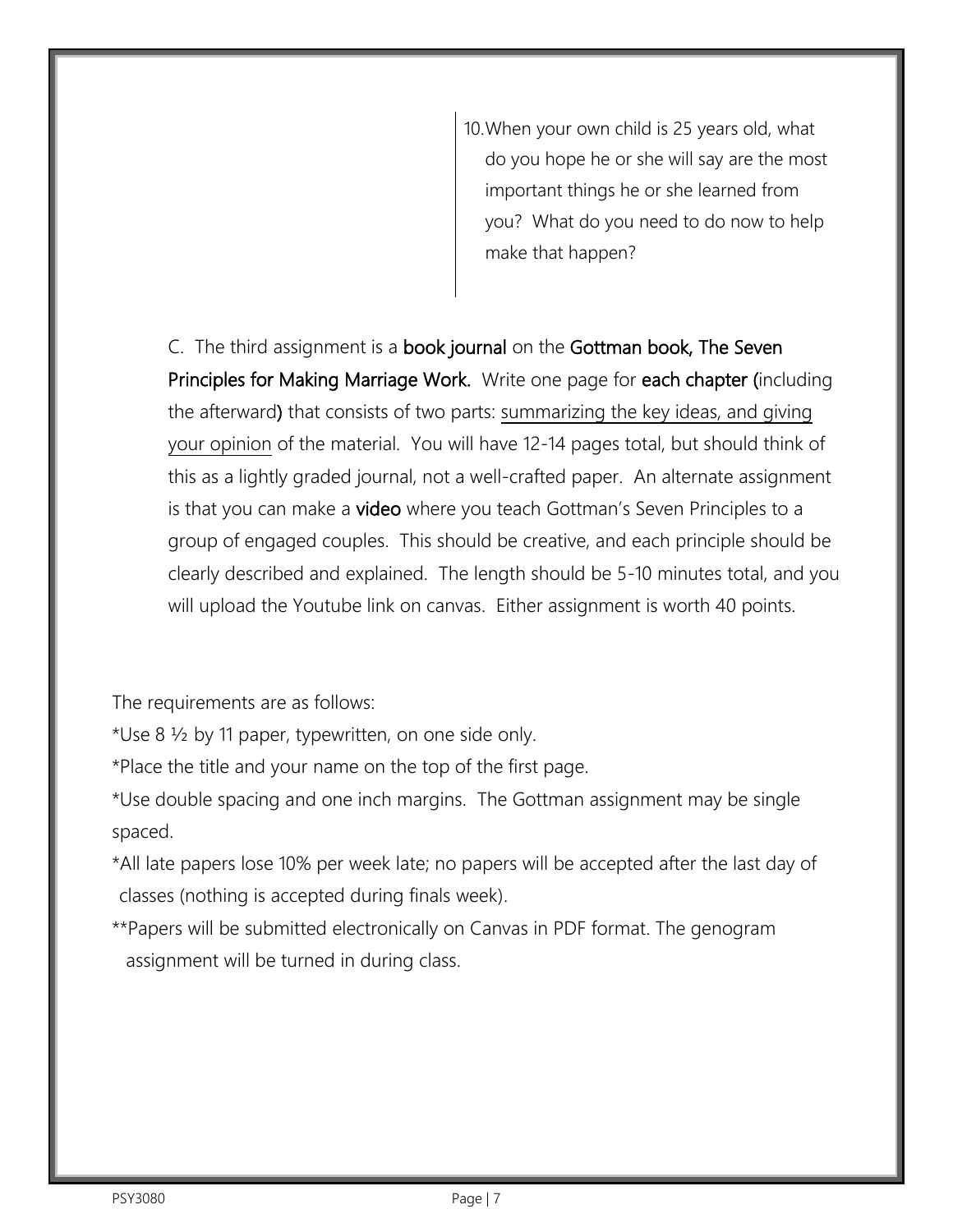### Academic Integrity and Behavioral Expectations:

This class will be conducted in accordance with the college student code of conduct and basic standards of academic honesty. It goes without saying that any forms of cheating, plagiarism, or other forms of academic dishonesty are not acceptable and will severely impact your grade and any future letters of recommendation. Is it really worth it? Part of my job is to help create a positive learning community. If you repeatedly have a negative impact on that community, I reserve the right to lower your final grade by one letter grade and drop you from the course. Ultimately, everyone has to choose whether they will contribute or break down community, and I invite you to be a contributor.

Attendance is a critical component of this course. Much of the learning comes from class discussion and material not covered in the book. That is why the PLNU attendance policy will be closely followed. Please note that only Provost approved, university-sponsored activities are excused and personal reasons such as illness or family events are not.

Of course we all have personal reasons why missing class might be necessary, and so each student receives four personal absences. At the end of the semester, each unused absence will be converted into an extra credit point (yes, you can get four extra credit points simply by attending class each day.) Each unexcused absence or tardy beyond four will be minus three points. If absences are excessive, the student may be dropped from the class.

## I am asking you not to use laptops:

I strongly recommend not using laptops in class. The reasons are three fold:

1. It is hard to not check other things, which impairs your learning. You most likely are not aware of the impairment, but the research is quite clear. <https://www.tandfonline.com/doi/full/10.1080/01443410.2018.1489046>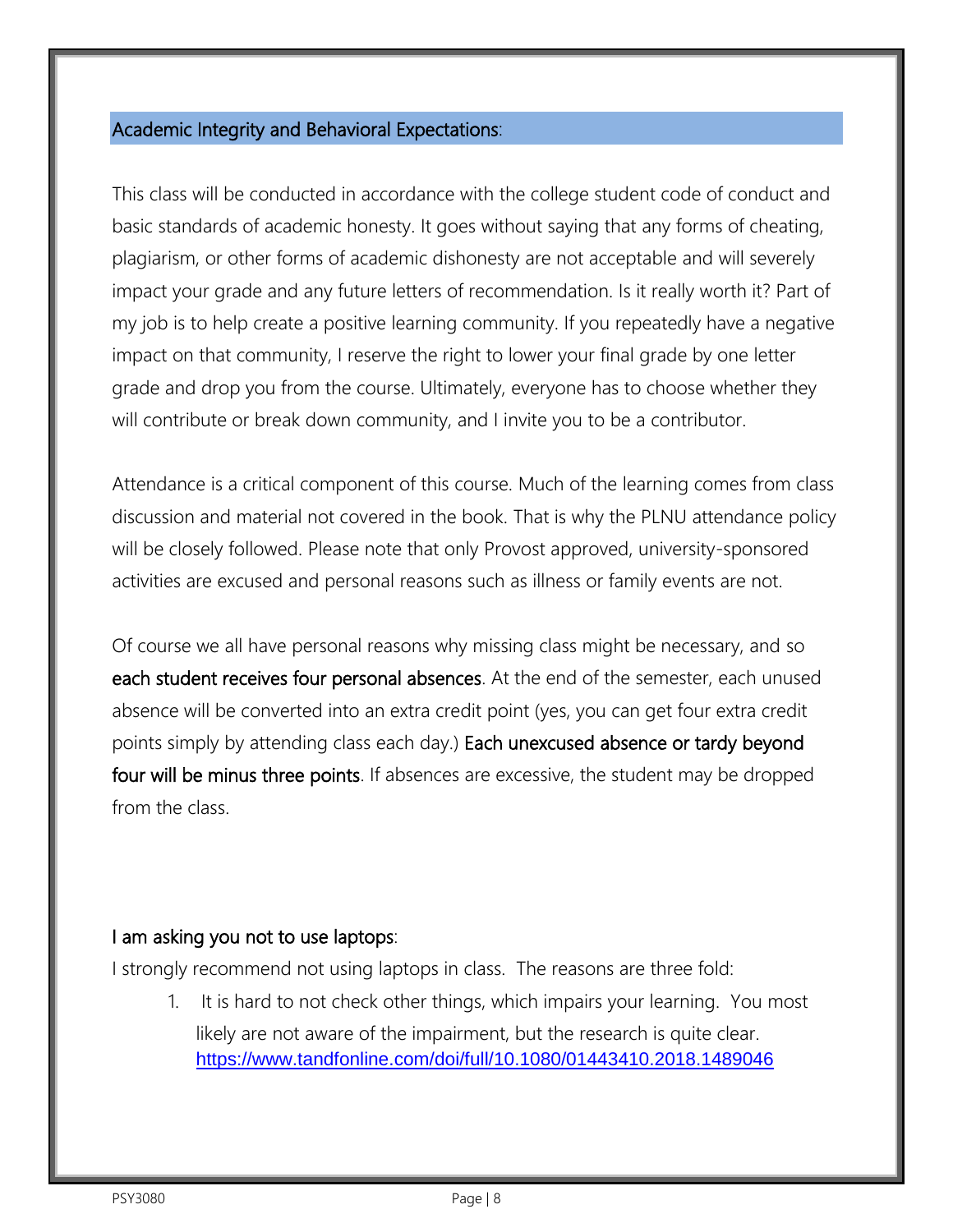- 2. Even if it doesn't impair your learning, it impairs others learning. <http://www.sciencedirect.com/science/article/pii/S0360131512002254>
- 3. You write more but learn less. Writing your notes creates synthesis which increases your learning. <http://pss.sagepub.com/content/early/2014/04/22/0956797614524581.abstract> [http://chronicle.com/blogs/linguafranca/2014/08/25/why-im-asking-you-not](http://chronicle.com/blogs/linguafranca/2014/08/25/why-im-asking-you-not-to-use-laptops/?cid=at&utm_source=at&utm_medium=en)[to-use-laptops/?cid=at&utm\\_source=at&utm\\_medium=en](http://chronicle.com/blogs/linguafranca/2014/08/25/why-im-asking-you-not-to-use-laptops/?cid=at&utm_source=at&utm_medium=en)

So I am asking you not to use laptops unless you need or strongly prefer a laptop to take notes. In that case talk to me and we will make that work.

**Office Hours:** Make appointments directly with the professor or see posted office hours on Google Calendar.

**Tutoring**: The PLNU Tutorial Center is available free of charge for all current, **undergraduate** PLNU students. It offers tutoring for most subjects, as well as for general help with paper editing, study skills, etc. The Tutorial Center is located on the south end of Bond Academic Center, next to the Study Abroad offices. Tutoring is available by appointment only, may be arranged in person at the Tutorial Center, over the phone at (619) 849 2593, or via email at [TutorialServices@pointloma.edu](mailto:TutorialServices@pointloma.edu)

Helpful Websites:

The course syllabus and course readings are posted on Canvas:

canvas.pointloma.edu

Log in using your PLNU username and password.

This site shows information on the marriage education movement; there are great

articles and a description of their annual conference:

[www.smartmarriages.com](file:///C:/Documents%20and%20Settings/jwu/Local%20Settings/Temporary%20Internet%20Files/Content.Outlook/B5BAY09F/www.smartmarriages.com)

Tips for psychology majors (including getting into graduate school):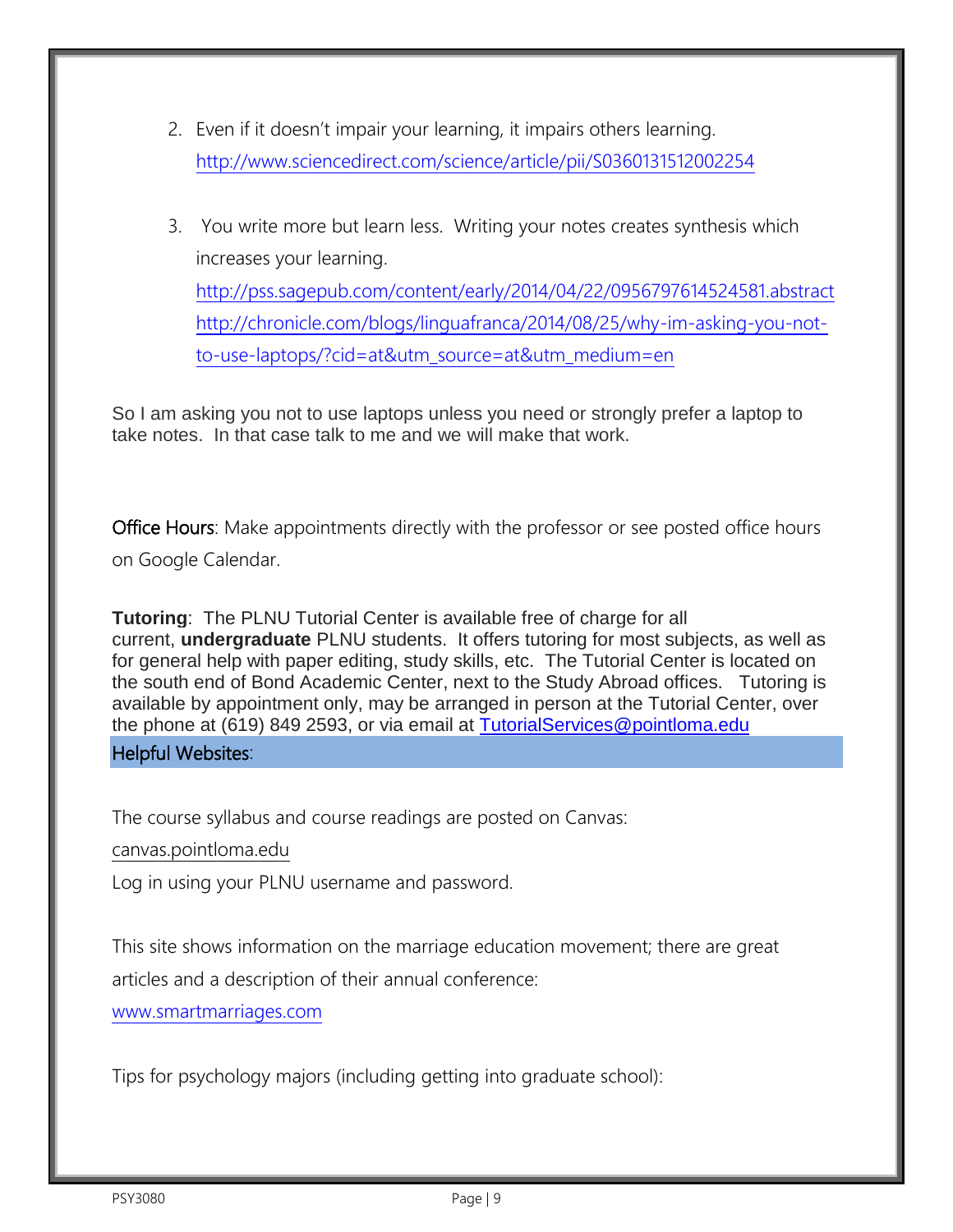<http://www.psychwww.com/index.html> Careers in psychology <http://careersinpsychology.org/>

Video resources on marriage:

<http://www.marriageuncensored.com/showGlobalE.php>

# **PLNU COPYRIGHT POLICY**

Point Loma Nazarene University, as a non-profit educational institution, is entitled by law to use materials protected by the US Copyright Act for classroom education. Any use of those materials outside the class may violate the law.

# **PLNU ACADEMIC HONESTY POLICY**

Students should demonstrate academic honesty by doing original work and by giving appropriate credit to the ideas of others. Academic dishonesty is the act of presenting information, ideas, and/or concepts as one's own when in reality they are the results of another person's creativity and effort. A faculty member who believes a situation involving academic dishonesty has been detected may assign a failing grade for that assignment or examination, or, depending on the seriousness of the offense, for the course. Faculty should follow and students may appeal using the procedure in the university Catalog. See [Academic Policies](http://catalog.pointloma.edu/content.php?catoid=18&navoid=1278) for definitions of kinds of academic dishonesty and for further policy information.

# **PLNU ACADEMIC ACCOMMODATIONS POLICY**

While all students are expected to meet the minimum standards for completion of this course as established by the instructor, students with disabilities may require academic adjustments, modifications or auxiliary aids/services. At Point Loma Nazarene University (PLNU), these students are requested to register with the Disability Resource Center (DRC), located in the Bond Academic Center. [\(DRC@pointloma.edu](mailto:DRC@pointloma.edu) or 619-849-2486). The DRC's policies and procedures for assisting such students in the development of an appropriate academic adjustment plan (AP) allows PLNU to comply with Section 504 of the Rehabilitation Act and the Americans with Disabilities Act. Section 504 (a) prohibits discrimination against students with special needs and guarantees all qualified students equal access to and benefits of PLNU programs and activities. After the student files the required documentation, the DRC, in conjunction with the student, will develop an AP to meet that student's specific learning needs. The DRC will thereafter email the student's AP to all faculty who teach courses in which the student is enrolled each semester. The AP must be implemented in all such courses.